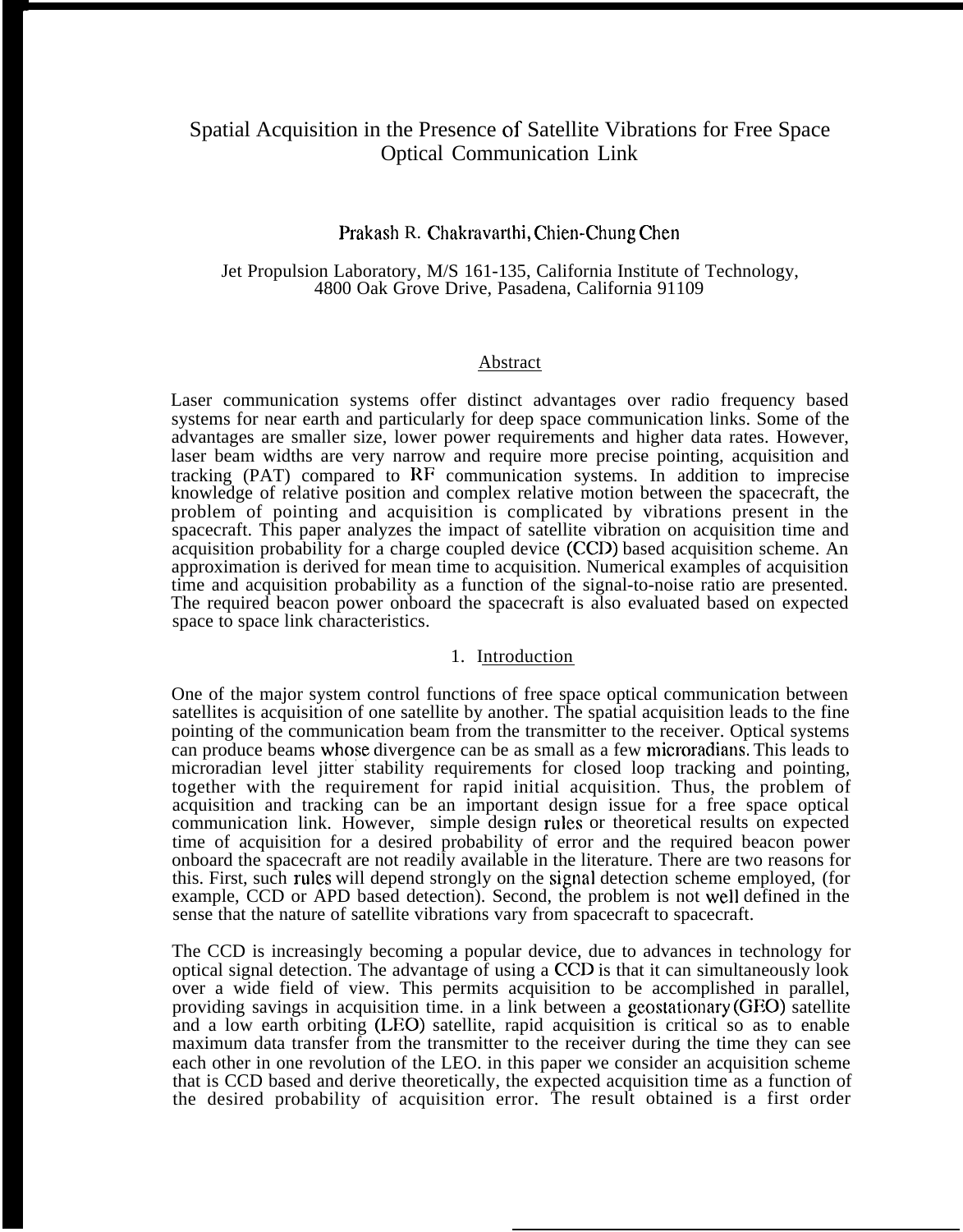approximation. Also, an algorithm for acquisition is presented and the tradeoff between the acquisition time and the required beacon power is obtained, The analysis presented in the paper should help the system designer in making decisions on where to locate the beacon, on the GEO or on the LEO and what power levels are required for the beacon laser to achieve the desired performance in terms of acquisition time and the probability of acquisition?

Van Hove and Chan [1] have studied spatial acquisition algorithms for optical intersatellite links. They have considered direct and heterodyne reception schemes, cooperative and non-cooperative searches as well as zooming spatial acquisition searches. The results are comprehensive and cover many different scenarios. However, at that time

parallel receiver technology requiring large detector arrays  $(= 10<sup>4</sup>)$  had not yet matured, CCDS available today have array sizes 256x256 elements or larger. Also, these previous papers did not explicitly account for the influence of satellite vibrations on the acquisition time and probability of error. Barry and Mecherle [2] analyzed the effect of pointing errors on a free space optical system and derived a relationship between the RMS standard deviation of the pointing error distribution, the probability of burst error and the Airy far field beam width. The focus of their paper is on pointing and tracking and the errors involved as opposed to obtaining acquisition times. Another paper on random pointing and tracking errors by Chen and Gardner [3] also does not consider the tradeoff between acquisition time, probability of error and power requirements.

In Section 2 of this paper the effect of spacecraft vibrations on the acquisition process in a CCD-based acquisition scheme is considered. A theoretical lower bound for the acquisition time is derived that is a function of the statistical nature of the vibrational random process. A practical algorithm is presented in Section 3 and expressions relating to time of acquisition and probability of acquisition are derived, Performance analysis of the algorithm is carried out in Section 4. Beacon laser power requirements relating to the acquisition scheme are presented in Section 5 and Section 6 covers the conclusions.

### 2. An acquisition algorithm

The acquisition scheme considered is a parallel acquisition process, One of the satellites points a broad beam over its field of uncertainty. The receiver's field-of-view (FOV) also covers its whole field of initial uncertainty of the first satellite's position. This FOV is mapped onto a CCD array. The CCD is an array of  $M_1xM_1$  pixels and for simplicity let us assume that the received beacon gets mapped to one pixel in the array. The more general situation where the beacon energy gets distributed over more than one pixel is considered later in Section 5. If we assume that the beacon energy is large enough compared to background and other noise sources, then jitter from spacecraft vibrations is the only component left that affects acquisition time and the probability of acquisition. In this section we derive a lower bound on the expected time of acquisition based on the parameters of the jitter random process,

For the purpose of analysis the acquisition procedure that is implemented is as follows. Let the CCD array be of size  $M_1xM_1$  initially. A decision rule is implemented by which the location of the beacon spot is decided. Once the spot is located the size of the CCD window of interest is narrowed to size  $M_2xM_2$ . It is in this smaller window that the spot is now searched. Since the objective is to have small time taken for acquisition, a tradeoff is made between how small the narrowed window should be relative to the expected movement of the spot on the CCD array due to jitter. Since the decision rule is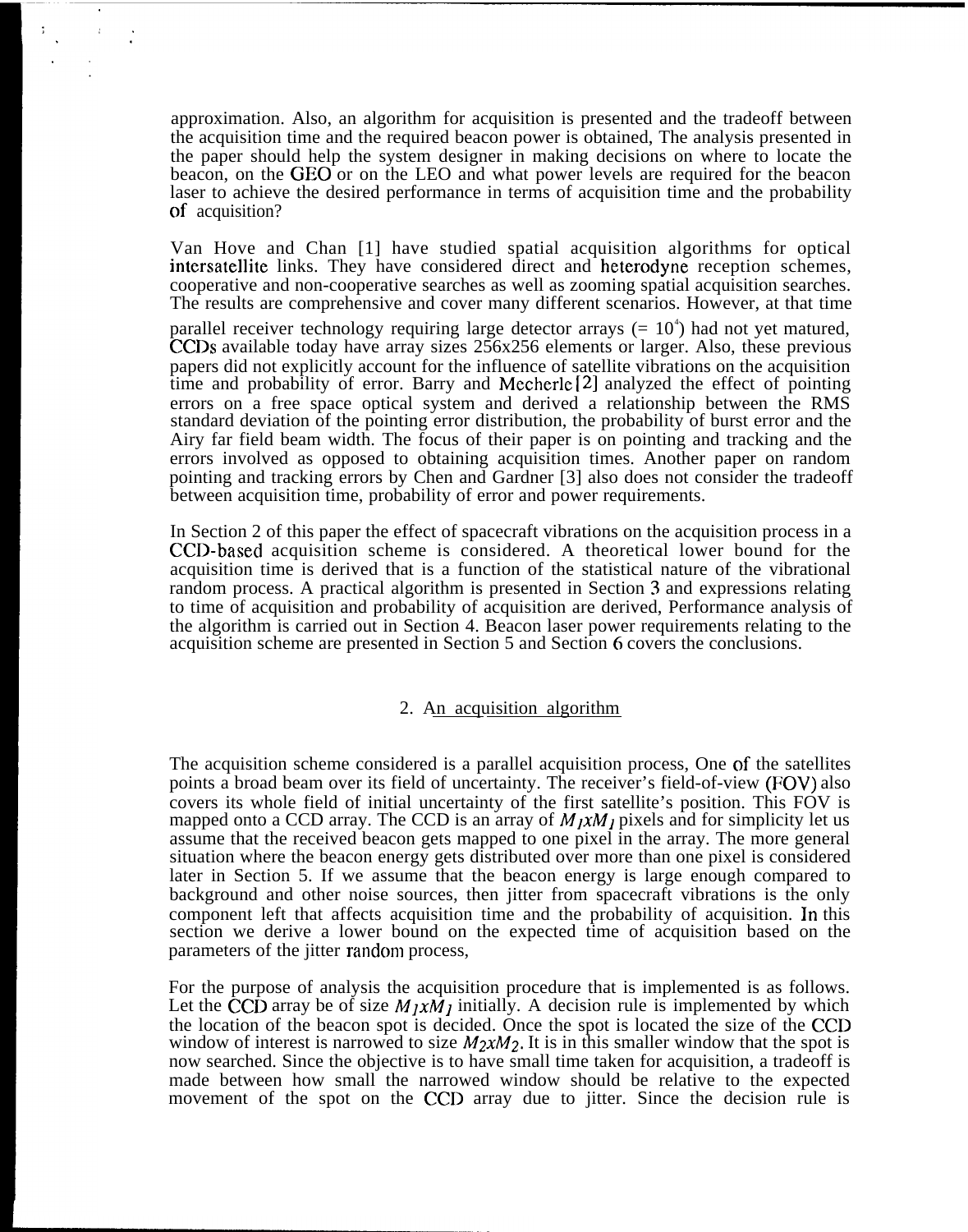implemented by searching each pixel in the window, a larger window contributes to a longer acquisition time. The expected movement of the spot in a given time interval is governed by the autocorrelation function of the jitter random process. Hence, a longer acquisition time contributes to a greater uncertainty of the spot location in the next search window. However, if the window size is made too small, there is a greater probability of losing the beacon spot altogether.

The fast zoom or narrowing down of the window size is continued until the size is small enough. We define the window size,  $M_N x M_N$ , to be small enough when processing of the  $M_NxM_N$  is of such short duration thereby making it possible for a hand-off to the tracking loop with a very low probability, as set by the system design, of losing the spot. Thus, the acquisition time is defined to be the time interval from the initiation of the acquisition sequence to hand-off to the tracking loop, A schematic of the CCD array based detector is shown in Fig. 1,

The CCD image array integrates the image for time *Ti* and then the frame is transferred to CCD storage. The frame transfer involves time  $T_f$  From CCD storage a row by row vertical transfer takes place to the read out register. The transfer of one row to the read out register takes time  $T<sub>t</sub>$  and each pixel is read in time  $T<sub>r</sub>$ .  $T<sub>s</sub>$  is the time taken to shift the pixel value through a shift register if the pixel is not read, A comparator compares the output from the pixels in the window of interest using a decision rule, (for example, the maximum count rule) and then a decision is made as to the location of the spot. In this procedure, we assume that the maximum count rule along with thresholding is used, The thesholding is done to prevent the pixel having the largest noise count from being selected, if indeed, the signal is not present,

Let the whole acquisition sequence consist of  $N$  windows, where the window size is reduced from a starting size of  $M_JxM_J$  to  $M_NxM_N$ . Furthermore, let us assume that the probability that the beacon spot is situated in the chosen window as *q.* Hence, 1 *-q is* the probability that beacon spot has escaped the window due to jitter. For simplicity the value of *q is* assumed to be independent of the window size, In fact, the choice for the value of  $q$  is set by the system designer and independence of  $q$  with respect to window size is not restrictive.

If the beacon spot is present in the decision window, the window size is narrowed and the next smaller window is searched, On the other hand, if the spot is not present in the chosen window, the window is enlarged and the larger window is searched. Thus, the total number of steps  $L_T$  before the hand-off to the tracking loop is a random variable. The density function of  $L_T$  cannot in general, be evaluated as it is a function of the various times involved, the sizes of the windows as well as the spectrum of the jitter random process. However, as a first order approximation the lower bound on the expected time of acquisition can be evaluated.

Let the  $j<sup>th</sup>$  step of the acquisition procedure that involves scanning a window of size  $M_i x M_j$  take time  $t_j$ . Let the sequence  $\{M_1, M_2, \ldots, M_N\}$  denote the successive reductions in the window size before the hand-off to the tracking loop. Also, let  $L_i, \overline{L_i}$  denote that the spot was located in the window of size  $M_j x M_j$  and that it was not located in the window of size  $M_j x M_j$ , respectively. Therefore, some of the sequences that lead up to a window of size  $M_j x M_j$  are given by the following sequences,  $\{l_1, l_2, ..., L_j\}, \{L_1, L_2, ..., L_j, L_{j-1}, L_j\}, \{L_1, L_2, L_1, L_2, L_1, L_2, ..., L_j\}$ In general, the number of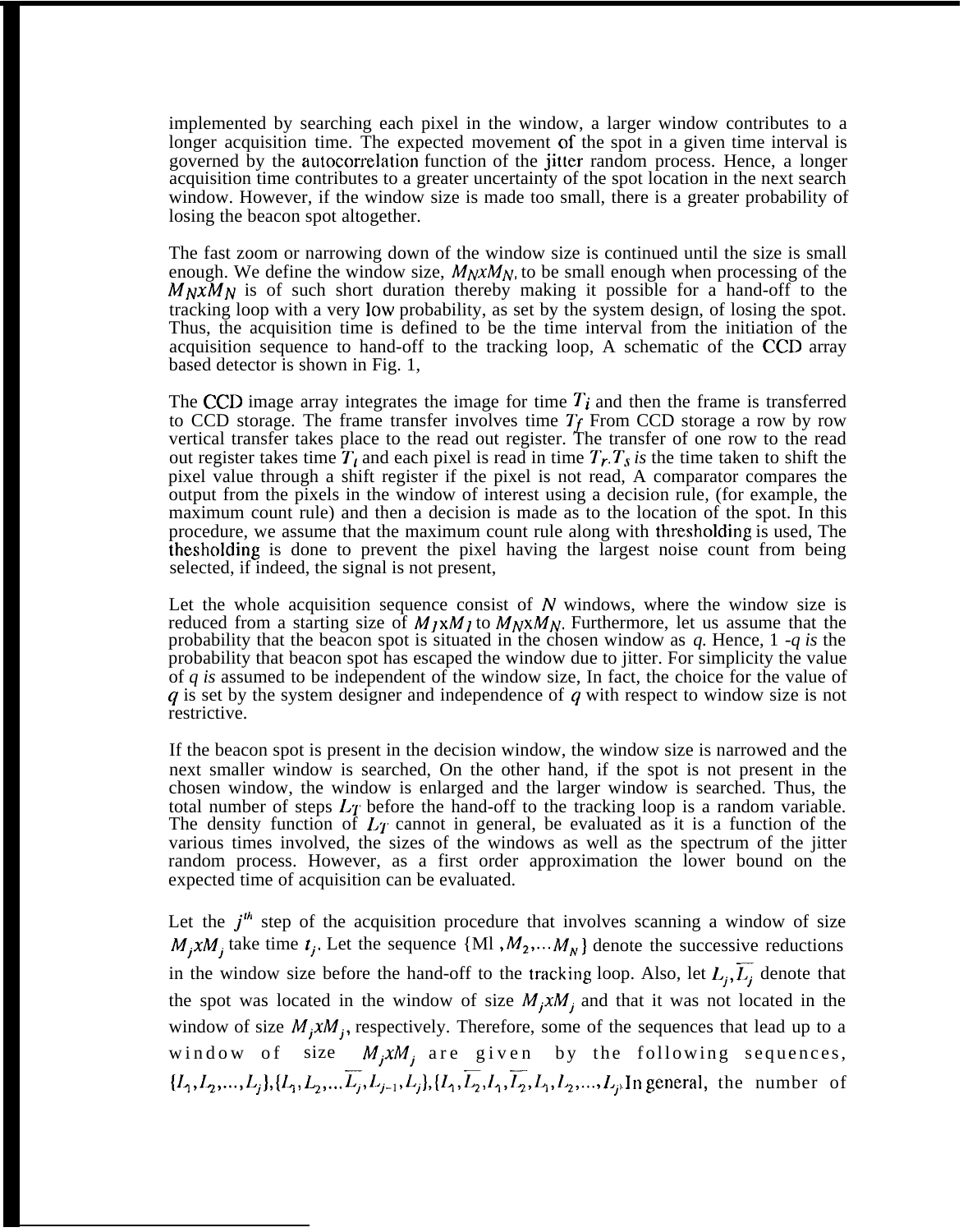steps required to reach a window of given size is a random variable whose probability density function is very hard to evaluate. Hence, to arrive at an expression for expected acquisition time we make the first order approximation that we only consider sequences of



Figure 1.

the type given by  $\{..., L_{j-1}, L_j, L_{j+1}...\}$ ,  $\{..., L_{j-1}, \overline{L_j}, L_{j-1}, L_j, L_{j+1}...\}$ ,  ${\ldots, L_{j-1}, \overline{L_j}, L_{j-1}, \overline{L_j}, L_{j-1}}$  or  $j, ..., L_{j-1}, \overline{L_j}, L_{j-1}, L_j, ..., \overline{L_k}, L_{k-1}, L_k, ...$ } and ignore sequences such as  $\{..., L_{j-1}, \overline{L_j}, L_{j-1}, L_{j-2}, L_{j-1}, ...\}$ ,  $j = 2, 3, ..., N$ . In other words, we ignore sequences where error occurs in two or more successive windows. If the probability of losing the spot in a given window is designed to be small, then the ignored sequences will occur with a very low probability and the first order approximation will hold. The expected time of acquisition is then given by the sum of the expected time to go from successful detections in one window to the next. Mathematically, the sum of expected acquisition times is given by

$$
E(t_{acq}) = E_t(M_1 \to M_2) + E_t(M_2 \to M_3) + ... E_t(M_{N-1} \to M_N)
$$

where  $E_i(M_j \to M_{j+1})$ , is the expected time to move from the  $j<sup>th</sup>$  window to the  $(j+1)<sup>th</sup>$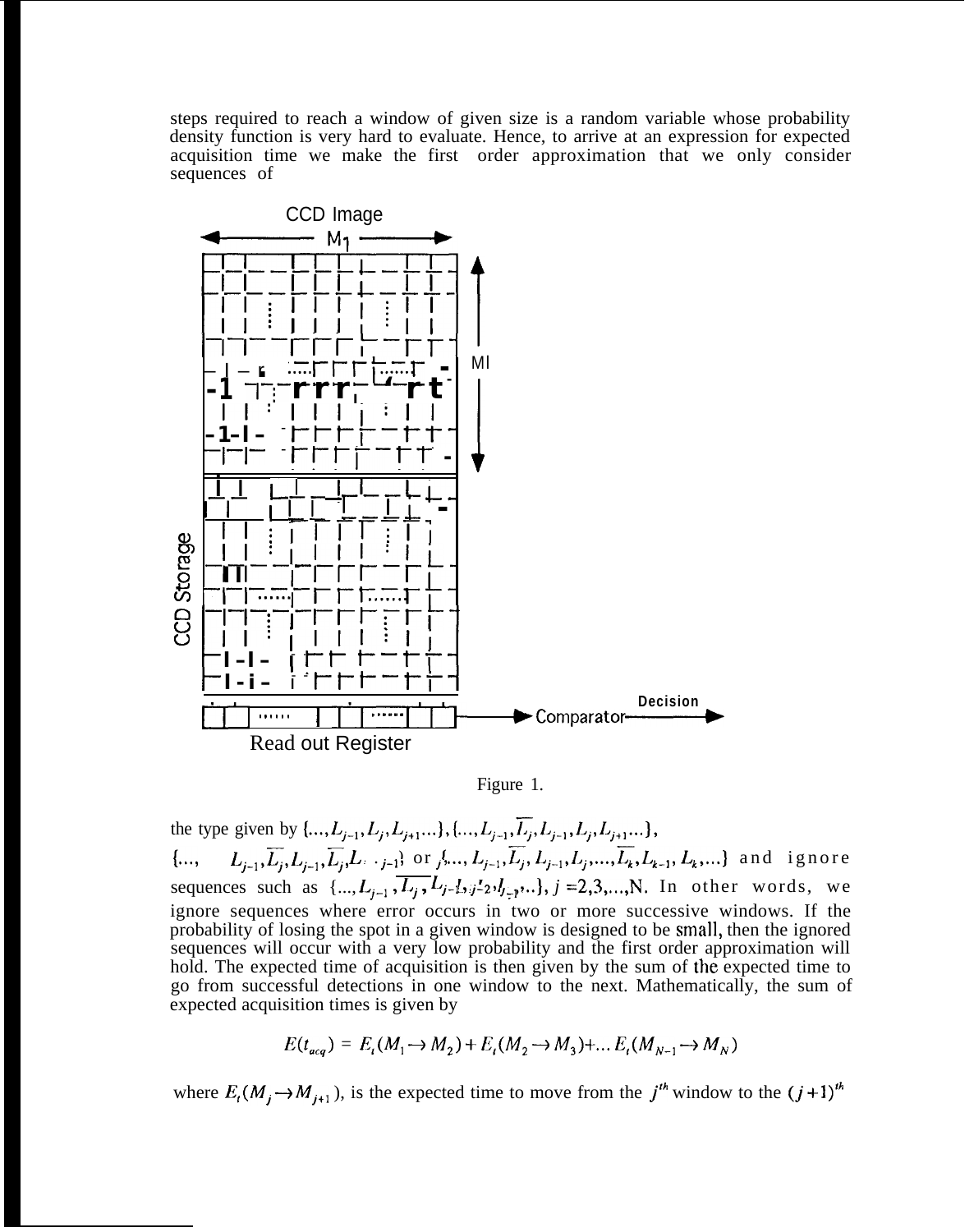window. Therefore,  $E(t_{acc})$  can be written as

$$
E(t_{acq})^{\dagger}t_{1} + qt_{2} + q(1-q)(t_{1} + 2t_{2}) + q(1-q)^{2}(2t_{1} + 3t_{2}) + ... + qt_{3} + q^{2}(1-q)(t_{2} + 2t_{3}) + q^{3}(1-q)^{2}(2t_{2} + 3t_{3}) + ... + ... + qt_{N} + q^{2}(1-q)(t_{N-1} + 2t_{N}) + q^{3}(1-q)^{2}(2t_{N-1} + 3t_{N}) + ... \qquad (1)
$$

where the terms are as defined earlier. The above expression is rewritten convenient y as follows.

$$
E(t_{acq})^{\dagger}t_{1} + \sum_{j=1}^{\infty}q(1-q)^{j-1}[(j\ 1)t_{1} + jE(t_{2})] + \sum_{i=3}^{N} \sum_{j=1}^{\infty}q^{j}(1-q)^{j-1}[(j\ 1)E(t_{i-1}) + jE(t_{i})].
$$
\n(2)

The expression for the time taken to search through a window is given by

$$
t_1 = T_r + T_r + M_1^2 T_r + M_1 T_t \quad \text{and}
$$
  

$$
E(t_j) = T_f + M_j^2 T_r + \frac{M_j + M_i}{2} T_t + (256 - M_i) M_i T_s. j = 2,3,...,N
$$
 (3)

where the terms are once again, as defined earlier. The frame integration time 7', of the CCD image appears only for the first window because frame integration can occur in parallel with frame transfer from CCD image to CCD storage and during the read out times for the successive windows. Since the spot may be present in any pixel of the CCD and is not known a priori, the average number of vertical transfers needed to locate the spot over many runs is taken as  $(M_1 + M_i)/2$ . The last term comes from the pixels that are shifted through the read out register but are not read, These are pixels that are present in the same rows as the square window in the  $j<sup>th</sup>$  step. Using equations (2) and (3), the expected time of acquisition can be calculated in a CCD based acquisition system. This calculated expected acquisition time is a first order approximation as we have neglected some terms that contribute to equation (2).

In case an error occurs in the acquisition process, the beacon has to be reacquired, The expected time of reacquisition can be calculated based on the sophistication of the algorithm that is implemented. If the spot is lost from two adjacent windows, we can either start the acquisition process all over again or to enlarge the window to the next larger size. The mean time for reacquisition will depend on which of these schemes is implemented.

#### 3. Effect of vibrations on CCD-based acquisition

In this section a method is presented to reduce the window size from the initial size of  $M_1xM_1$  to the final size before the hand off to the tracking loop. Because of jitter in the spacecraft the angle of arrival of the beacon laser is a random process. This leads to the spot moving from pixel to pixel in the focal plane, The random process has two degrees of freedom relative to the line of sight (1.0 S). 'l'he jitter process is modeled as having two components. The first component has a continuous spectrum whose bandwidth is relatively narrow around the origin, The second component is modeled as a discrete sum of random sinusoids. The jitter process is therefore written as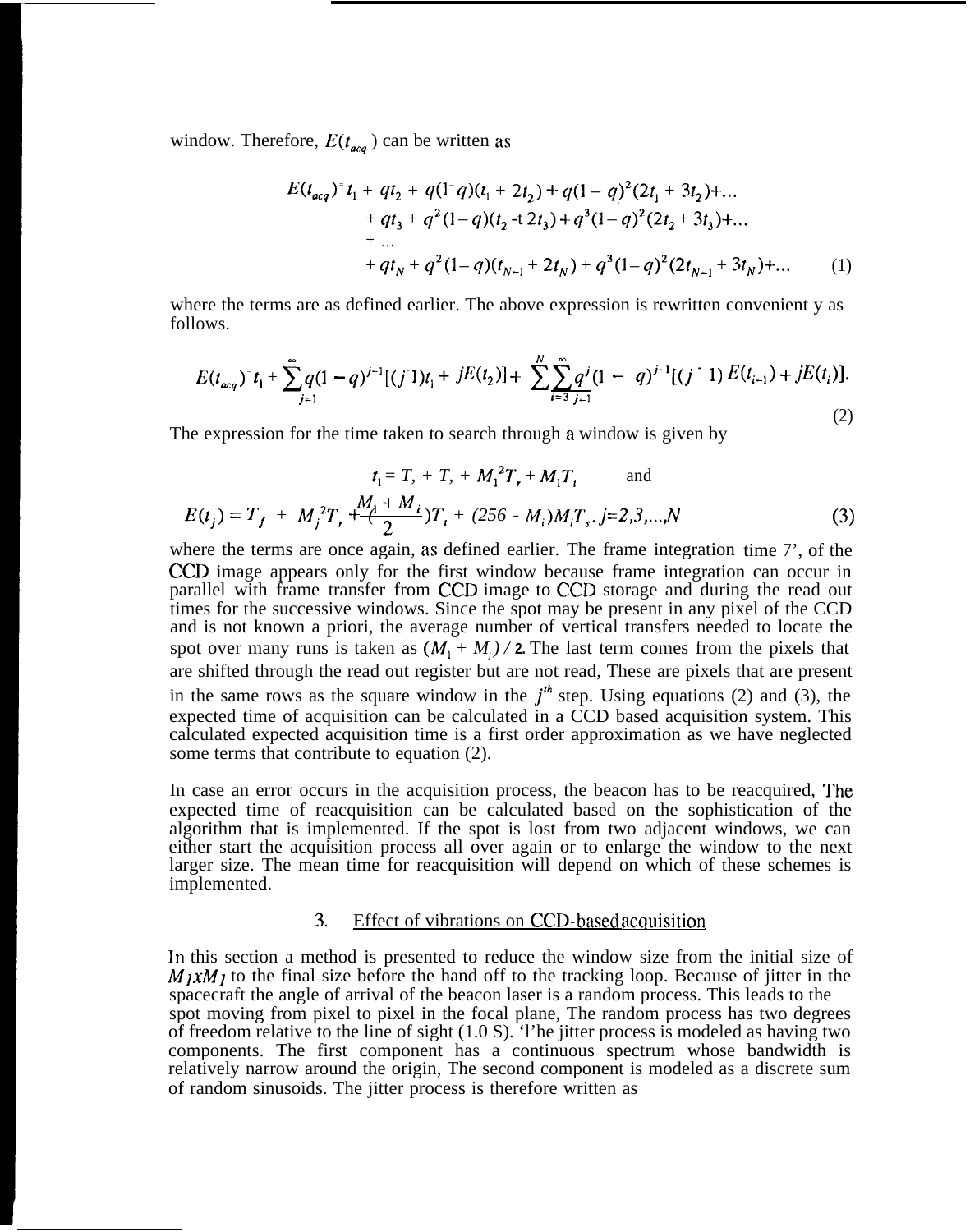$$
s(t) = \{x(t) + jy(t)\} + \{\sum_{i=1}^{n} A_i Cos(\omega_i t) + jB_i Sin(\omega_i t)\}\
$$
 (4)

where  $s(t)$  is the 2-D spacecraft jitter represented in complex form. The first complex component represents the continuous spectrum in the random process and the second complex component represents the discrete sum of random sinusoids,  $A_i, B_i$  are independent random variables that are independent of  $x(z)$  and  $y(t)$ . Let us also assume that  $x(t) + iy(t)$  is an uncorrelated zero mean complex Gaussian process. Furthermore, we assume that  $s(t)$  is wide sense stationary. Note that there is no loss in generality due to the zero mean assumption, The autocorrelation function of  $s(t)$  is evaluated as

$$
R_{ss}(\tau) = E[s(t)s^{+}(t-\tau)] = E\{x(t) + jy(t) + \sum_{i=1}^{n} [A_{i}Cos(\omega_{i}t) + jB_{i}Sin(\omega_{i}t)]\}\{x(t-\tau) - jy(t-\tau) + \sum_{i=1}^{n} A_{i}Cos(\omega_{i}(t-\tau)) - jB_{i}Sin(\omega_{i}(t-\tau))\}
$$
(5)

where the \* denotes the complex conjugate operation, Equation (5) can be simplified and is given by

$$
R_{ss}(\tau) = R_{xx}(\tau) + R_{yy}(\tau) + \sum_{i=1}^{n} \alpha_i^2 \cos(\omega_i \tau) = 2R(\tau) + \sum_{i=1}^{n} \alpha_i^2 \cos(\omega_i \tau)
$$
(6)

where it is assumed that  $R_{xx}(\tau) = R_{yy}(\tau) = R(\tau)$  and  $E(A_i^2) = E(B_i^2) = \alpha_i^2$ . The power spectral density of the jitter random process will exhibit a continuous spectrum corresponding to  $R(\tau)$  and discrete spectra corresponding to the sinusoidal component in the autocorrelation function in equation (6). The continuous portion of the spectra arise from base motion disturbances like the roll, pitch and yaw angular displacements and the discrete components arise from certain resonance frequencies in the spacecraft being triggered, for example, due to thruster firing, momentum wheel or solar array drive.

Let the distance traveled by the spot on the focal plane in time  $\tau$  due to jitter be  $d(t, \tau)$ such that

$$
d(t,\tau) = d_x(t,\tau) + j d_y(t,\tau) \tag{7}
$$

where

$$
d_x(t, \tau) = x(t + \tau) - x(t) + \sum_{i=1}^{n} A_i \{ Cos[\omega_i(t + \tau)] - Cos(\omega_i t) \} \text{ and}
$$
  

$$
d_y(t, \tau) = y(t + \tau) - y(t) + \sum_{i=1}^{n} B_i \{ Sin[\omega_i(t + \tau)] - Sin(\omega_i t) \}
$$
 (8)

From equation (8) we obtain

$$
E[d_{x}(t,\tau)]=E[d_{y}(t,\tau)]=0
$$
\n(9)

and the upper bound on the variance as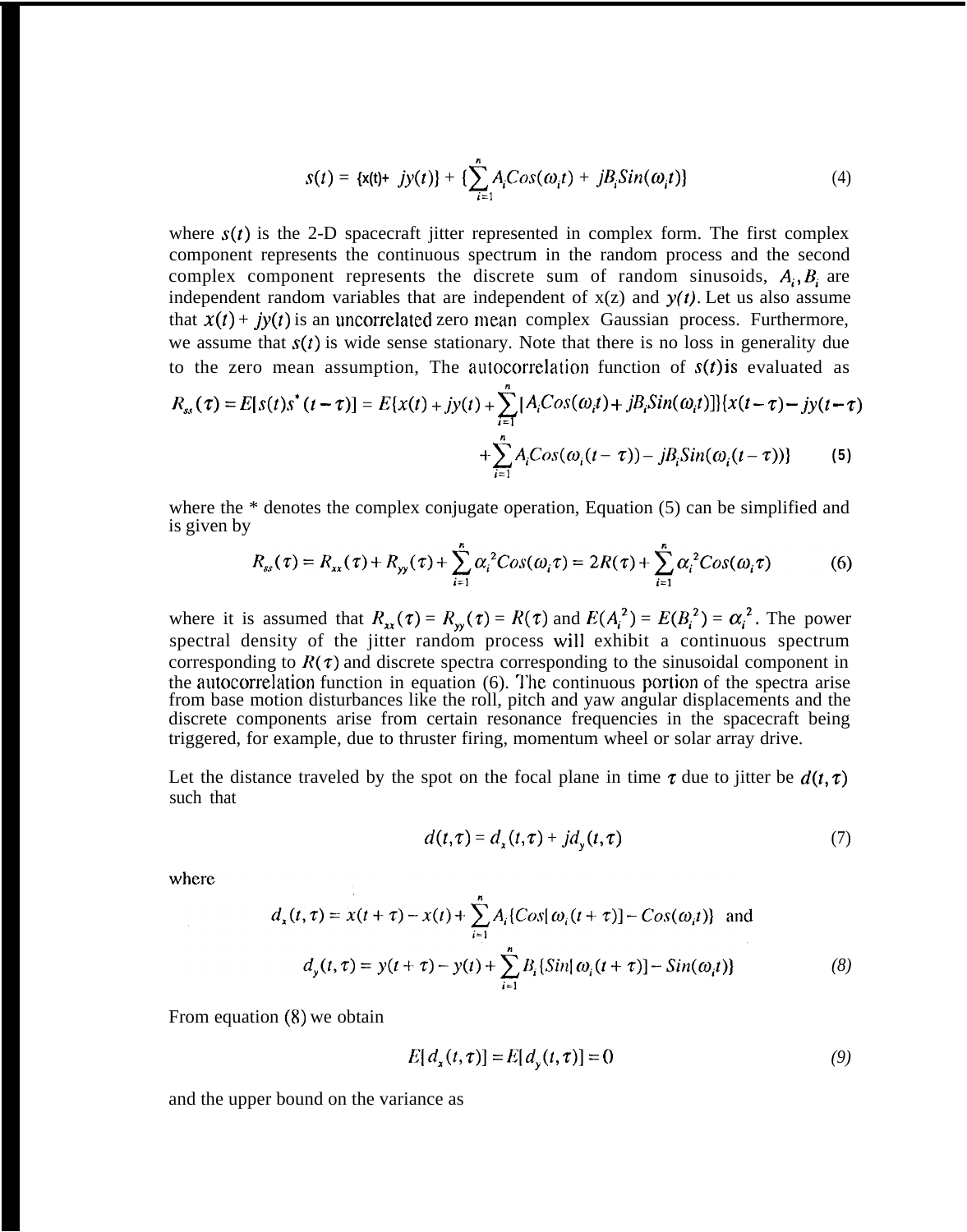$$
E[d_x^{2}(t,\tau)] = E[d_y^{2}(t,\tau)] \leq 2\sigma_0^{2} - 2R(\tau) + 4\sum_{i=1}^{N} \alpha_i^{2} = \sigma^2
$$
 (lo)

where  $E[x^2(t)] = E[y^2(t)] = \sigma_0^2$  and R (~) is the autocorrelation of the x and y component of jitter. Since the process has zero mean the variance is equal to the mean squared value. Thus, the distance moved by the spot in the  $x$  *and* y- directions in time  $\tau$  is a Gaussian random variable with mean zero and the upper bound on the variance given by equation (1 O). The probability density function of the distance moved by the spot can be expressed as

**."**

$$
f_{b_x, b_y} (d_x, d_y) = \frac{1}{2\pi\sigma^2} e^{-\frac{d^2 x + d^2 y}{202}} \qquad -\infty < d_x, d_y < \infty.
$$
 (11)

Given the probability density function of the beacon spot motion in equation (11), a systematic reduction of window size in each step of the acquisition scheme can be devised. The procedure used to reduce the size of the window size is follows. Let the  $j<sup>th</sup>$ step of the acquisition process take time  $t_j$ . 'hen, using equations (9- 10), the mean and variance of the spot movement in time  $t_j$  is calculated to be

$$
E[d_x(t,t_j)] = E[d_y(t,t_j)] = O \text{ and}
$$
  

$$
E[d_x^2(t,t_j)] = E[d_y^2(t,t_j)] = 2\sigma_0^2 - 2R(t_j) + 4\sum_{i=1}^{N} \alpha_i^2 = \sigma_j^2
$$
 (12)

The probability that the spot moves by more than  $m_i$ , in time  $t_i$ , is therefore:

$$
P(\varepsilon) = 1 - \int_{-m_i}^{m_j} \int_{\frac{m_i}{2\pi\sigma_j}}^{\infty} \frac{1}{2\pi\sigma_j^2} e^{-\frac{d^2x + d^2y}{2\sigma_j^2}} d\xi d\xi \tag{13}
$$

where  $P(\varepsilon)$  is the desired error probability. The solution to equation (13) gives a square window of length  $2m_i$ , within which the spot is expected to remain for the chosen probability of error. Hence, we can chose the next window size to be *2mjx2mj.* **Since** 2  $m_j$  may not be an integer the next higher odd integer value,  $M_j$  is chosen as the length of the square window. The selection of an odd integer helps in placing the location of the spot in the  $j<sup>th</sup>$  step at the center of the window for the next search. This process of window size reduction is carried out until the size of the window reaches a pre-decided number that can be handled by the tracking loop. Note that as the window size reduces the variance of the spot movement also decreases due to lesser search time, which is the sum of frame transfer time and the pixel read out time, The manner in which the variance reduces as a function of frame processing time is given by equation (12). This reduction in variance helps in constructing a window of even smaller size for the next step.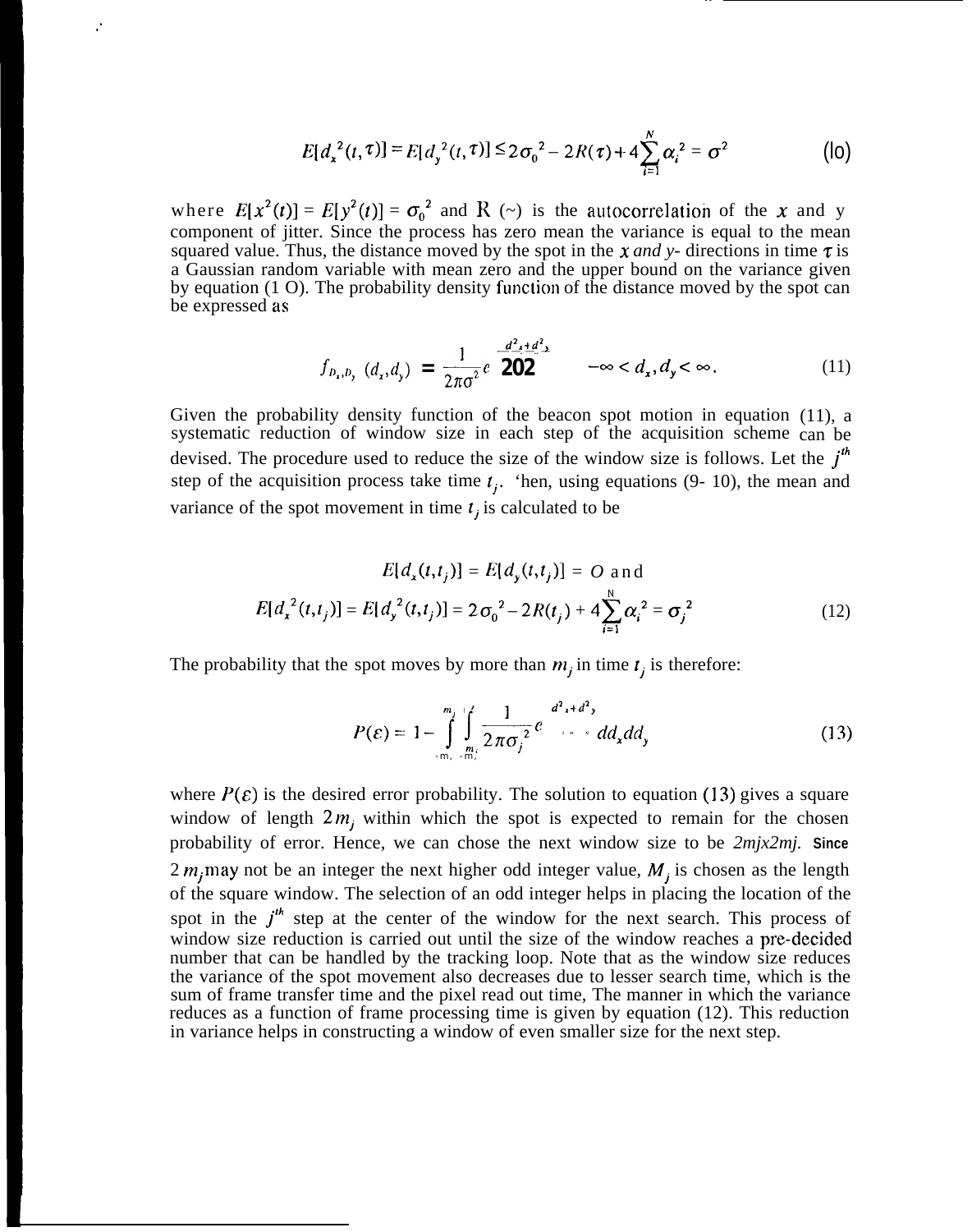## 4, Performance simulation of the acquisition algorithm

The initial CCD array is chosen to be of size 256x256 pixels. The final size of the array that is handled by the tracking loop is 5x5 pixels. The continuous portion of the spectrum is modeled as an exponential spectrum, The shape and data for the discrete components in the spectrum are obtained from [4]. The continuous spectrum has a 3 dB bandwidth of 5 Hz and the three discrete frequencies chosen correspond to 2Hz, 10 Hz and 300 Hz respectively. The RMS values corresponding to the power associated with these values are also obtained from [4]. The initial field of uncertainty is 1 mrad x 1 mrad, which is mapped to 256x256 array, Therefore, each pixel corresponds approximately to 4  $\mu$  rad x  $4 \mu$  rad field of view. The peak value of the Power Spectral Density is taken as 240  $\mu$  rad<sup>2</sup>. The three discrete components have mean square jitter values equal to 1  $\mu$  rad<sup>2</sup>, 4  $\mu$  rad<sup>2</sup> and 16  $\mu$  rad<sup>2</sup> respectively. The autocorrelation function and the power spectral density of jitter is then given by

$$
R_{ss}(\tau) = 90e^{-6|\tau|} + 2Cos(600\pi\tau) + O. 5Cos(20\pi\tau) + O. 125Cos(4\pi\tau),
$$
  

$$
S_{ss}(f) = \frac{30}{1 + \frac{\pi f_v}{(\frac{\pi}{3})^2}} + 2\delta(f - 300) + 0.5\delta(f - 10) + 0.125\delta(f - 2). f > 0
$$
 (14)

The values for  $T_i, T_f, T_r, T_i, T_s$  are chosen to be 356  $\mu$  see, 144  $\mu$  see, 1  $\mu$  see, 1  $\mu$  sec and 0.1  $\mu$  sec respectivel y. The algorithm presented in Section 3 is implemented, The result of the simulation is shown in Table 1.

| Window<br>10 <sup>-6</sup><br>Error Probability, q 10 -7<br>$10 - 4$ |             |                         |       |
|----------------------------------------------------------------------|-------------|-------------------------|-------|
|                                                                      | Window size |                         |       |
| Step 1                                                               |             | 256x256 256x256 256x256 |       |
| Step $2$                                                             | 45x45       | 43x43                   | 35x35 |
| Step 3                                                               | 21X21       | 19X19                   | 5X15  |
| Step 4                                                               | 11X11       | 9x9                     | 5x5   |
| Step 5                                                               | 5x5         | 5x5                     |       |

Table 1. Sequence of window size reductions to reach a 5x5 window for three different error probabilities (P(c) ).

It is seen that the minimum number of steps required to reduce the window to tracking loop requirements is 5 for error probability y equal to 10<sup>-7</sup> and 10<sup>-6</sup> and 4 for error probability equal to 10-4. This minimum number of steps is achieved when the signal to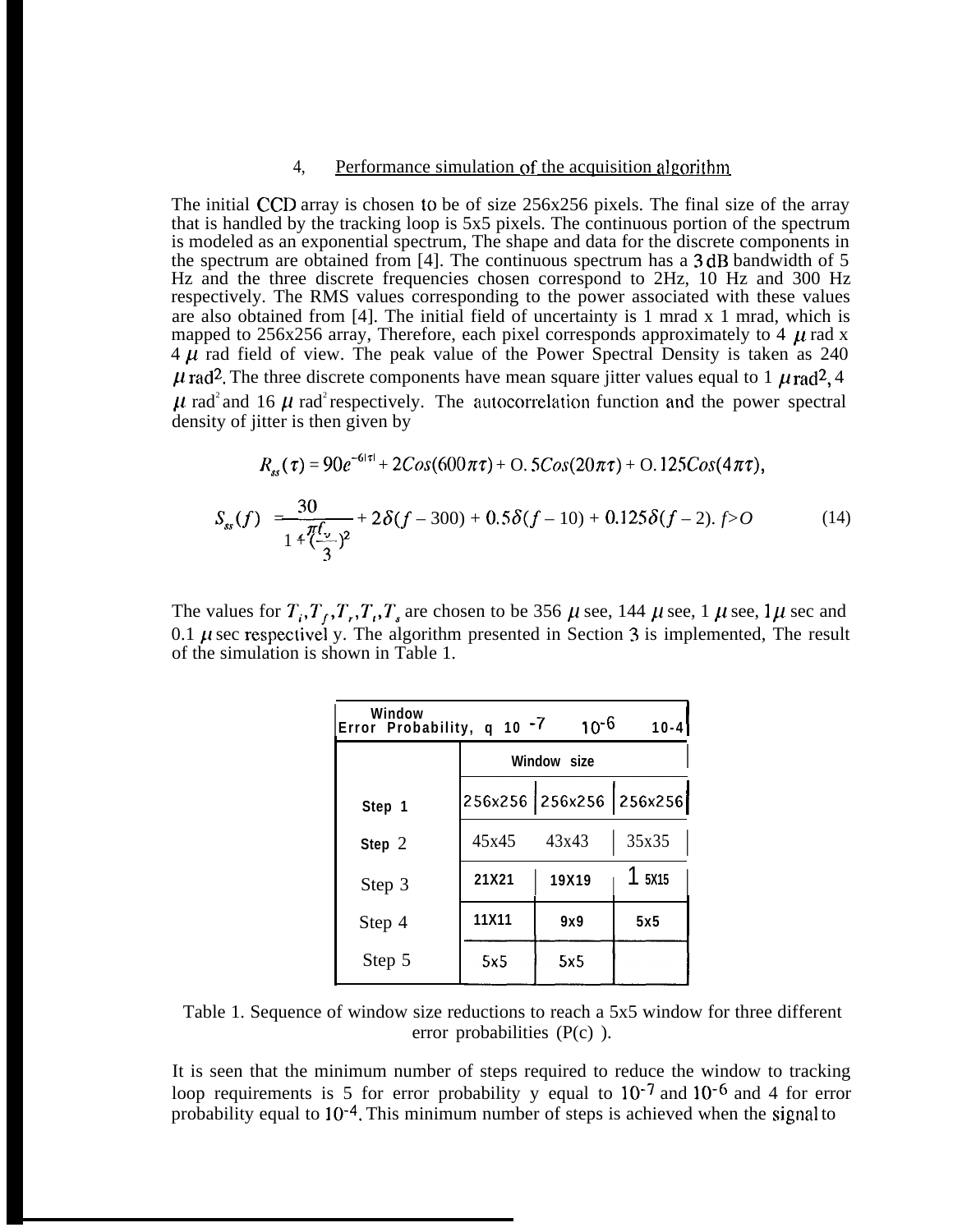noise ratio in the detector is very large, The noise in the pixels is assumed to be Gaussian distributed and the maximum count rule followed by thresholding is used to discriminate between signal and noise. As the signal to noise ratio falls the number of steps before hand-off to tracking will increase, However, the window size in each step will be one of the values given in the table for a specific error probability.

The probability that a successful hand-off to the tracking loop occurs in  $N$  steps, equal to the number of window size reductions is given by

$$
P(N \text{ step Acquisition}) = [1 - P(\varepsilon)]^{N-1} \prod_{i=1}^{N} Pi \qquad (15)
$$

where the error probability due to jitter in each window is assumed identical and equal to  $P(\varepsilon)$  and the  $P_i$ s represent the probability that the pixel containing the beacon signal is correctly identified in each window.  $P_i$ s are governed by the signal to noise ratio in the receiver. To obtain a desired probability of a N step acquisition the beacon signal must have the appropriate power amidst other noise sources.

Choosing  $P(\varepsilon)=10^{-7}$ , the five step acquisition process is implemented. The total time taken for a successful five step acquisition scheme is 72 msec. Figure 2 shows the probability of error in acquisition versus the required beacon signal photon count for various background count levels. It is seen from the figure that the lower bound on the total error probability in the 5 step acquisition is  $1 - (1 - 10-7)^4 \approx 10^{-6.4}$ . This would be the ideal case for large signal to noise ratios, The error is due to jitter alone where at each window the error due to jitter is equal to  $10^{-7}$ .

For a typical space to space link the background varies from the best case value of zero to the worst case value of  $1()()0$  photo counts/integration time, The worst case number of 1000 counts is approximately equal to peak Earth albedo seen from the GEO satellite. The CCD readout noise is taken as 100 photo counts/pixel, It is noticed from Figure 2 that a signal count of 600 counts will achieve the lower bound for all background noise conditions, The signal count required is as low as 300 counts when the background count is zero or the receiver does not face earth shine. Also, it is seen from the figure that depending on the noise level, the error probability rises rather steeply below a certain signal power.

The lowest time to acquisition of 72 msec will obviously be obtained if the 5 step acquisition sequence is implemented and is successful. 1 lowever, because there is a finite probability of error, the acquisition may require more steps, In the previous two sections we discussed how the errors can be corrected by going back to the previous larger window and locating the spot again. That is a good rule when the number of steps involved is very large or the time taken for each step is very high. In a five step sequence where the number of pixels of interest reduces by two orders of magnitude from the first to the second step a simpler procedure can be implemented by going back to the beginning and starting all over again. The expected acquisition time for this approach is derived as follows. Let the five step process take time  $T_{ac}^{(5)}$  (which in this case is 72 msec), then if the probability of successful acquisition is  $Q$ , which is determined by the jitter in each window as well as signal-to-noise (SNR) considerations, then the expected time of acquisition is given by

$$
E(T_{acq}) = QT_{acq}^{(5)} + 2Q(1-Q)T_{acq}^{(5)} + 3Q(1-Q)27acq\%,
$$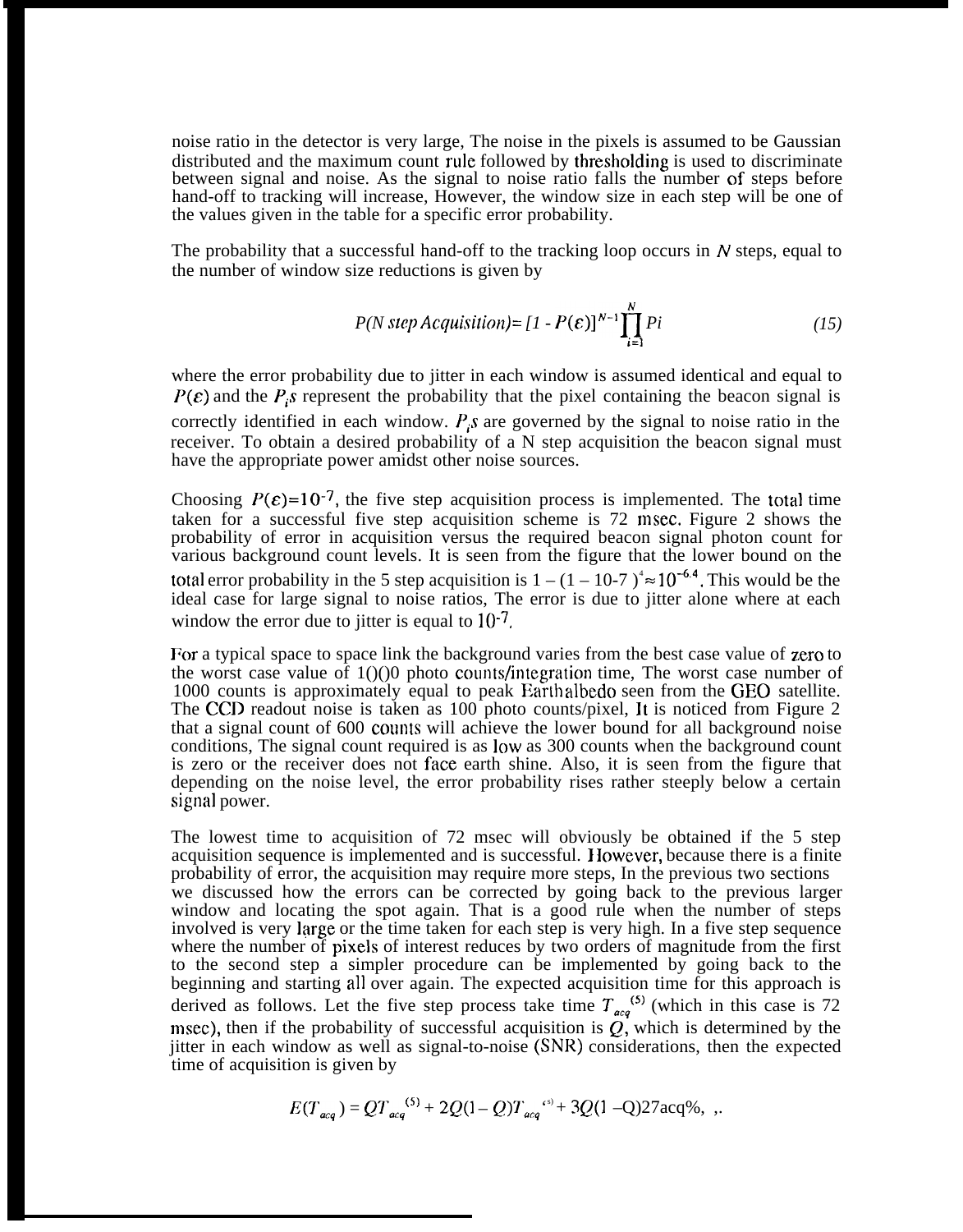$$
\frac{T_{acq}}{Q} \tag{16}
$$

Figure 3 is a plot of the expected acquisition time versus the signal count for the various background count levels. It is seen that the lowest time for a acquisition is reached for all background conditions with a signal count of approximately 300/pixel. At this value the SNR is large enough that error in acquisition is due to jitter alone. As the signal count decreases the expected time of acquisition rises sharply and will approach infinity in the limiting case as the signal count tends to zero.

#### 5. Beacon power requirements

The expected acquisition time and the probability of acquisition in a specified time depend on the signal photon count per pixel as seen from Figures 2 and 3. Also, it is noticed from the figures that the bounds on the acquisition and error probability are approached quite fast once the signal count exceeds a certain value depending on the background noise. Thus, it will be illustrative to determine the power specifications for the beacon laser on the spacecraft, Assuming a uniformly illuminated broad beam for the beacon, the power collected at the receiver,  $P_R$ , is given by



$$
P_R = \frac{\eta P_b A_R}{\pi D^2 \alpha^2} \tag{17}
$$

Figure 2. Plot of the probability of error in a 5 step acquisition vs. required signal count.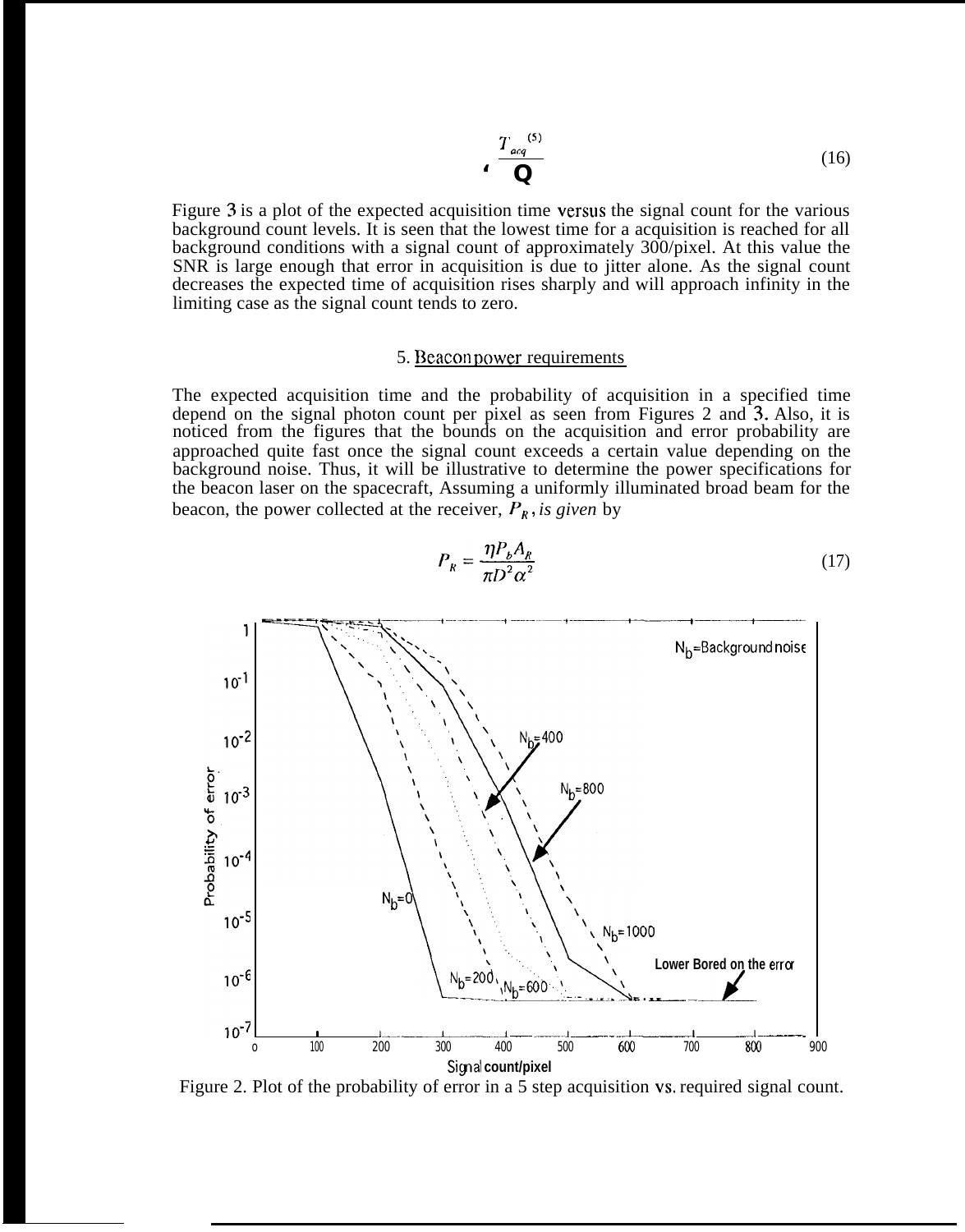

,  $\mathcal{S}=\frac{\mathcal{S}}{\mathcal{S}}$ 

Figure 3. Plot of expected value of acquisition time versus required signal count.

where  $\eta$  is the optics efficiency,  $P_b$  is the beacon laser power,  $A_R$  is the collecting area of the receiver optics, D is the distance between the satellites and  $\alpha$  is the beam width.

From Figures *2* and 3 it is seen that the bounds on acquisition probability and acquisition time are reached for received photo count of 300/pixel per integration time of  $356 \mu$  sec when the background is noiseless and  $600/pixel$  per integration time for the worst case background value of 1000 counts/pixel. Thus there is a 3 dB increase in the required signal power going from the best case to the worst case. Choosing  $\eta = 0.1$ ,  $P_R = 300$  photons/pixel, the aperture size of the receiver as 20 cm in diameter,  $D=40,000$  km and  $\alpha=1$  mrad the required beacon power is  $\approx 0.5 \nu$ ?.

However, it is important to note that the analysis assumes that all the beacon energy is contained only in one pixel. In practice, the beacon image can occupy an area the size of 4 pixels. To account for this "spread the required beacon power must be increased to 2 W for the best case noise scenario and to 4 W for the worst case noise scenario, This number is useful to the designer in choosing the LEO or the GEO to place the beacon in. Placing the beacon on GEO means that the background noise will be negligible as the LEO looks for the beacon assuming no sun, moon or stray light. A continuous wave laser of 2 W is required for this. Placing the beacon on the LEO implies that the GEO will have the earthlit background during daytime. If continuous operation is desired then the required beacon continuous wave laser power is 4 W. In practice, it is important to provide a margin for the beacon laser power required, Providing a  $3 dB$  margin leads to a beacon power requirement between 4-8 Watts.